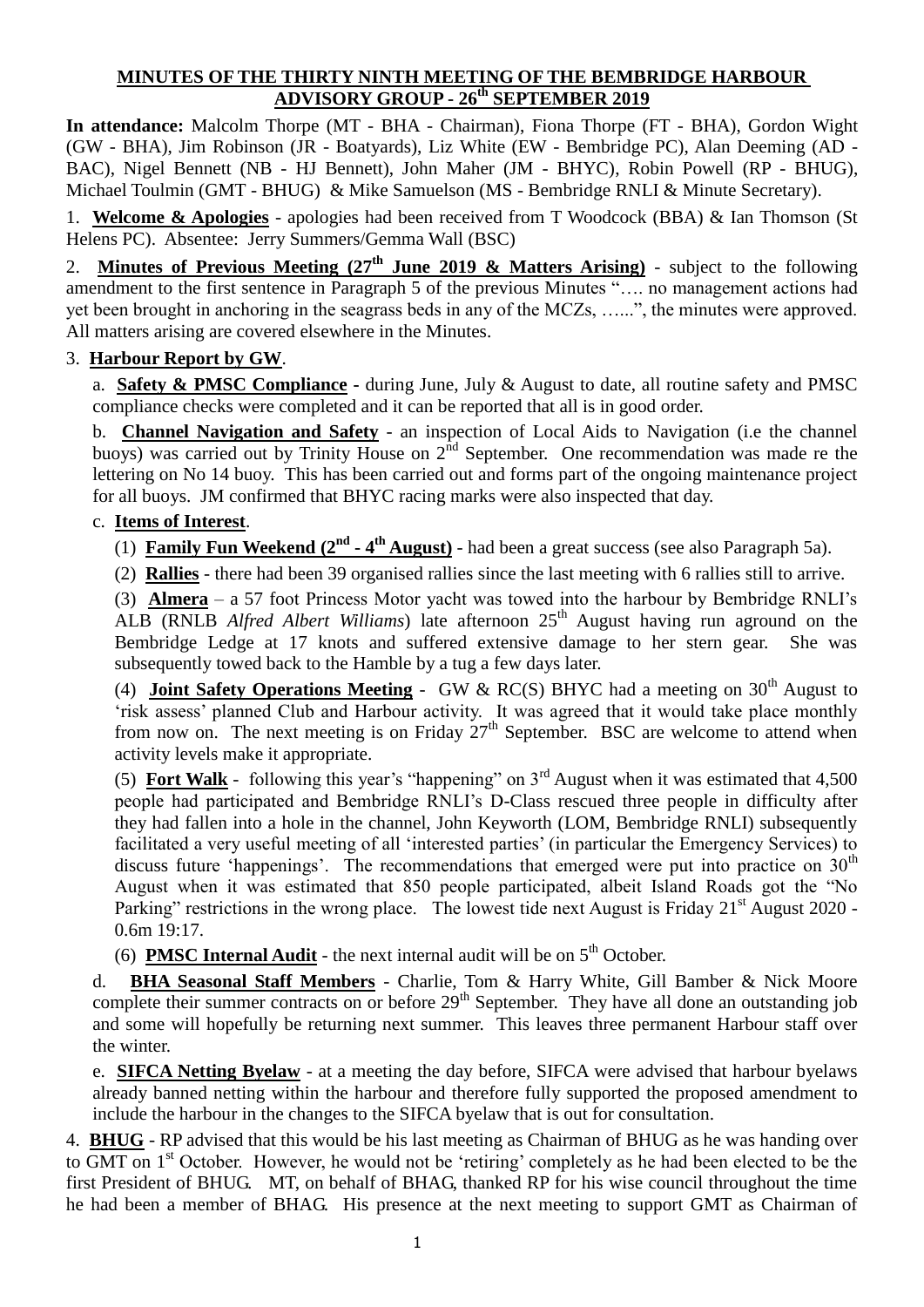BHUG would be very welcome.

#### 5. **Events Update**.

a. **Family Fun Weekend (2<sup>nd</sup> - 4<sup>th</sup> August)** - FT reported that the weekend had been a great success and thanked GW for making sure everything ran smoothly in MT & FT's absence. Dorian Campbell (RC(H)) & JS were thanked for looking after the beach sports. As was BHYC for looking after the GBPBR. The evening 'harbour party' had gone extremely well with a Harbour sponsored fireworks display at the end and had been much enjoyed by everyone who attended. The date for 2020 is yet to be decided.

b**. The Bembridge Harbour Charity Ball (21st September)** held at BHYC was a great event and thoroughly enjoyed by all who attended. BHYC were thanked for all their support as was of course GW who had been the principal organiser. Approximately £2,154.00 (of which £1.655.00 came from the raffle & auction) had been raised for KissyPuppy.

c. **2019 Fundraising for KissyPuppy** - FT advised that approximately £6,700.00 had been raised throughout 2019 for KissyPuppy (the Harbour's nominated charity).

#### 6. **Harbour Planning Update**

a. MT advised that contrary to incorrect comments appearing on BHT's website, planning permission for the Harbour development had not been approved. Although, as mentioned at the last meeting, it had been hoped that the s106 Agreement would be signed off in early July, this has still not yet happened because of yet further submissions to the LPA by BHT. For instance, regarding one of BHT's submissions, the LPA have accepted MT's explanation reflecting the colouring of some buildings; MT confirmed that a s106 Agreement is a planning document in which it is not appropriate to include property related aspects.

b. GW expressed great concern about the current state of the toilet and shower facilities which he described as 'knackered' and that unless they were replaced, it could mean that numbers of visitors would have to be capped next summer. He pointed out that the cost of the sewerage disposal this year was in excess of £15,000 (similar to 2018). He also repeated comments at the last BHAG meeting that the on-going 'show us your books' campaign was extremely demoralizing  $\&$  intimidating to him and his staff.

#### **7. Bembridge Harbour Trust.**

a. Having expressed sympathy with the views expressed by GW, MS said that he thought that the campaign would be terminated if the BHIC accounts were made more transparent. MT responded to say that in his and FT's view, this would simply lead to yet more questions and more detail being demanded. MT again confirmed that the Harbour is legally managed in conformity with the Harbour Act and that BHT had also confirmed this was legally correct. In response to another suggestion from MS about releasing the accounts that are submitted annually to DfT & IWC, MT confirmed that these were already available as they were the same ones that are submitted to Companies House on an annual basis.

b. There was then considerable discussion as to how to make some progress between MT/FT and BHT and find a way forward. Having heard from MT that whilst neither he nor FT were prepared to talk to the current Chairman of BHT, Jeremy Gully, based on advice from BHAG members present, a meeting with other BHT trustees might be considered. All present were in agreement.

c. Following a recent meeting with RP and Michael MacInnes (MM) regarding the groyne, MT and FT had asked MM to consider acting as a liaison between the Harbour and BHT not withstanding GMT's efforts to find a way forwards. MM had responded that he wanted to concentrate solely on the groyne project.

d. Subject to confirmation later *(Afternote: confirmed),* MT & FT confirmed their agreement to meet with some BHT trustees as per Annex A. It was agreed unanimously that GMT, EW and JM on behalf of BHAG should approach BHT to see whether they would agree to an initial meeting.

#### 8. **Dredging**.

a. **Channel Maintenance** - NB advised that the recent bad weather had limited what could be achieved but that he continued to dig away at the inner harbour entrance area and when he could, the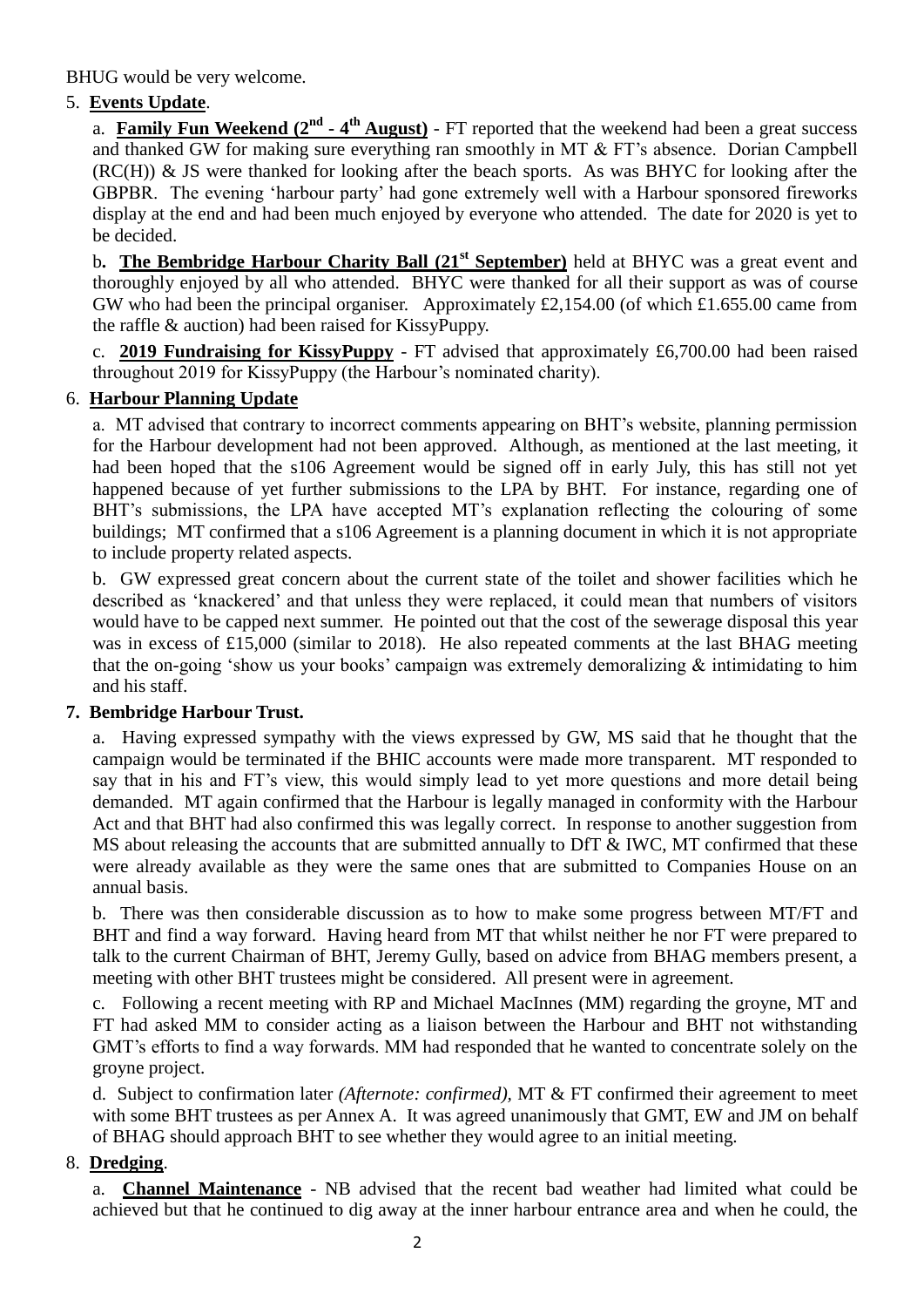area opposite the Baywatch Cafe.

#### b. **Inner Harbour Dredging**.

(1) MT advised that he was currently negotiating to hire a suitable hopper barge to support 'United One'. As soon as this was achieved the plan was to dredge the BSC's BODA pool, followed by the BBS channel and the Duver Marina's North/South pontoon. On completion they would move onto Bembridge Marina. No such requests had been received from BHYC. He confirmed that Berth holders will be kept informed of progress and will be allocated spaces on the Visitors pontoon during the dredging. Although originally it had been envisaged that 'United One' would not be available in the Harbour in October, this had now changed. MT also confirmed that BHA now had a 10 year 'dumping licence' from the MMO at the Nab Tower.

(2) AD advised that recent concern covered by the County Press about the damage caused to the local fishing areas by the depositing of 5m tons of silt in the Nab Spoil Ground over recent years was groundless.

9. **Harbour Water Taxis** - MT advised that a third water taxi (identical to the other two) had recently been purchased to improve the summer service for customers; currently being re-fitted and would be ready for next season.

#### 10. **Members Reports**.

#### a. **Bembridge RNLI (MS)**

(1) Fifteen shouts since the last meeting.

(2) In addition to the 'Almera' on  $25<sup>th</sup>$  August (Paragraph 3c(3) there had been two 'interesting' shouts. One involving a medivac from Clipper Venture 21 on  $4<sup>th</sup>$  August and the other involving 'possibly someone in trouble' at the eastern end of Sandown Bay who turned out to be a nudist sunbathing.

(3) Swimsafe 2019 (an IOW Lifeboat Board initiative) that was run on Sandown Beach was not quite as successful as last year due to more days being weathered off and a couple of schools cancelling at the last moment. That said over 1,300 children participated.

#### b. **BHUG (RP)**

(1) As a result of MT placing the project into 'limbo' early in August, the Committee had agreed that there would be no further action or expenditure on the Groyne Project which is obviously disappointing as BHUG is very keen to get the project restored.

(2) MT confirmed his continuing commitment to the groyne project, however he was not prepared to change this current status while BHT continued with their objections to the redevelopment plans and suggested that there needed to be reciprocal support from BHT. RP stated that he felt that BHUG should not be expected to influence BHT but appreciated that this was not MT's view.

(3) FT explained how the continuing negative, demoralizing and extremely damaging campaign has, and is, seriously impacting the Harbour business and staff members who feel intimated. It is expected that seasonal staff recruitment in 2020 will be negatively affected. As had been explained at the recent meeting with RP and MM, the fact that several members of the BHUG committee and groyne sub-committee are the very same individuals who are actively and very visibly supporting the Show us your Books campaign, made it impossible to separate BHUG from it, especially with two BHT trustees (one being the Chair of BHT) sitting on the BHUG groyne sub-committee.

(4) Whilst appreciating that now was probably not the time to progress it, RP felt very strongly that BHT should be invited back to being represented on BHAG.

(5) Disappointingly, no progress had yet been made by BHUG on setting up a meeting to discuss the sluice gates with the EA (Ian Tripp).

#### c. **BHYC (JM)**

(1) Following their recent AGM the Club currently does not have a Commodore or Vice-Commodore. This arose when the Vice-Commodore designate did not receive the necessary number of votes and Steve Lymm, who had agreed to be caretaker Commodore following the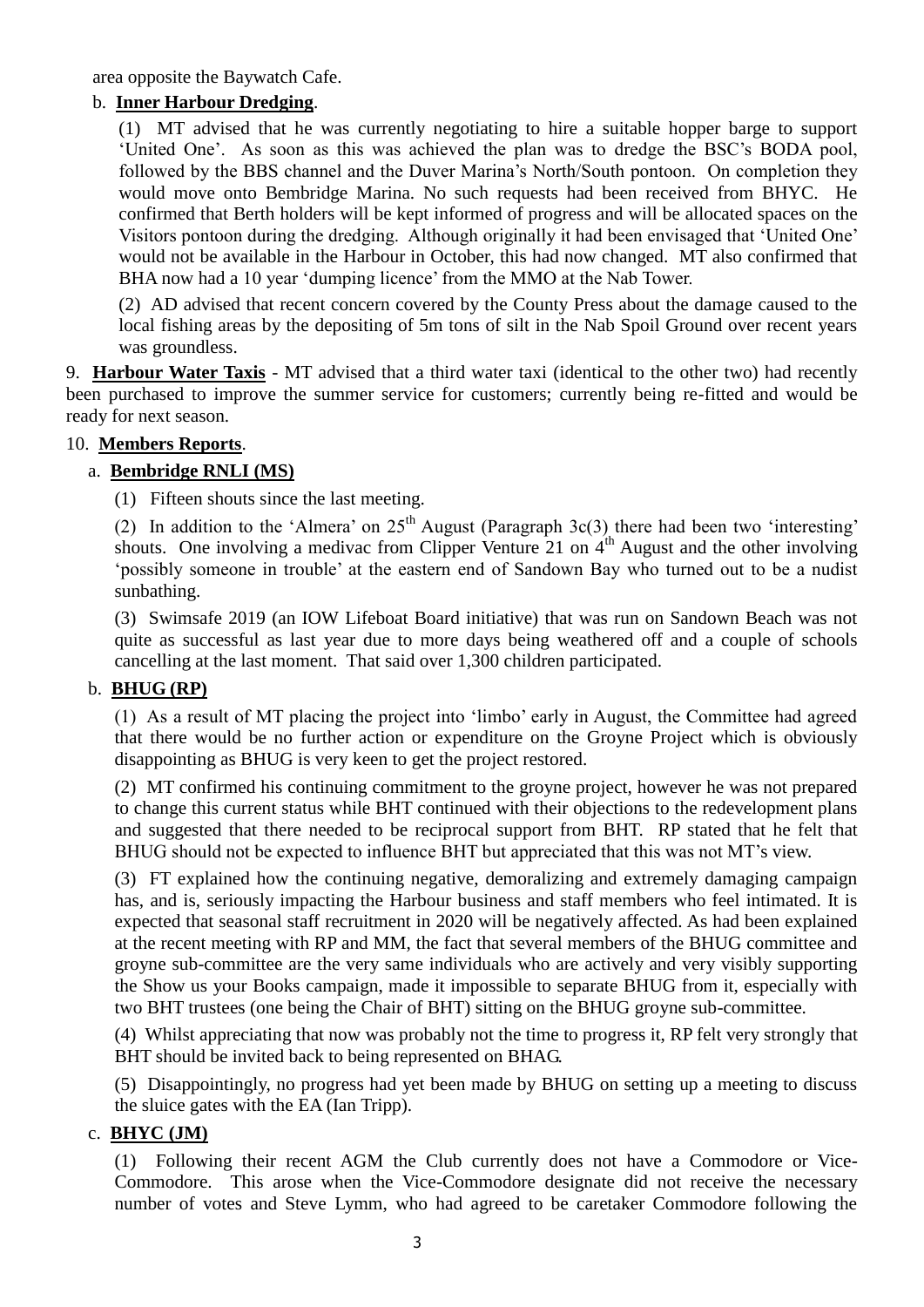decision by Linda Briant to stand down, withdrew his nomination. Polly Schafer is the new RC(Sailing).

(2) As already reported the Bembridge Harbour Charity Ball had been a great success; GW's efforts & organisation had been fantastic.

(3) The Club fully supported the Joint Ops meetings already mentioned in Paragraph 3c(4).

(4) BHYC was joining in this year's "Beer & Buses" ( $12<sup>th</sup>$  &  $13<sup>th</sup>$  October) so do please come and support.

(5) MT's offer to come and address the Management Committee on Harbour dredging and sailing within the Harbour will be progressed once the new team are in post.

d. **Local Boatyards (JR)** - although unable to speak for other boatyards, they had had a good season with plenty of hire RIB activity. There will be 6 RIBs available for hire next year. In response to a question by MT, JR advised that while they were still building in-house RIBs up to 6.5 meter for local sales and hire use, they have stopped trying to sell the bigger models nationally/internationally, they just can't compete with the corporate brands. After BHYC purchased a new 75hp engine for Frantic earlier in the year, JR stripped the boat and started afresh, fitted the engine, new steering, wiring, fuel hoses, and fitted a new Garmin GPS plotter and ICOM vhf DSC with antenna all FOC. JR is also sponsoring Frantic for the next five years by servicing the engine and antifouling yearly. Additionally JR has made a similar value donation of a new 4 mtr RIB to SVYC this season. Both clubs have been working hard to get local kids and adults afloat/sailing and JR wanted to do his bit. As mentioned in early discussions, 90% of JR's business is now 'outside' the Harbour.

e. **HJ Bennett (NB)** - nothing further to report to Paragraph 7a. In response to a question about the apparent increase in erosion on the harbour side of the 'Compound Wall', NB acknowledged that the rate had increased in recent years and that although not a 'show stopper' a refurbished groyne may well increase the rate.

f. **BAC (AD)** - nothing of significance. In response to a suggestion that some of the BAC members had commented on the harbour occasionally deploying a 'speed gun' at the harbour entrance, MT confirmed that although the harbour byelaw was 8 knots, they sought to encourage an advised maximum of 6 knots with emphasis on the amount of wash produced.

g. **Bembridge PC (EW)** - Beach cleans had been well supported; despite difficulties over the last year, Bembridge had not only been Countryfile's 'Village of the Year' but is shortlisted as the Hampshire & IoW 'Best Kept Village'. (*Afternote: Bembridge won the Open Spaces Award for the Wave Sculpture/Mural and War Memorial Gardens and were runners up in the Best Community Initiative Award for the Dragons Den event. Additionally, the village won the 'Best Kept War Memorial' and was the runner up in the 'Best Kept Extra Large Village'.*) As a result of the recent High Street auction, and subject to contract, the old council office building had now been sold.

h. **BHA (GW)** - Winter promotions at Annex B.

#### i. **BHA (MT)**

#### (1) **St Helens PC Update** - see Annex C.

(2) **Intimidation** - following Mr Watson (a Houseboat owner and supporter of the 'Show us your Books' campaign) admitting using intimidating language to a member of the Harbour staff the police decided to bring a court action against him. IW Magistrates' Court found a 'Not Guilty' decision on a point of law. MT explained that BHA will always support their staff 100% in the event of any similar incidents. This was agreed by all present.

(3) **Harbour Dues** - a number of boat owners who had not yet paid their harbour dues (payment date  $01<sup>st</sup>$  April 2019) and were being chased up. Further action will be taken if they fail to pay.

#### 11. **Any Other Business**.

a. **RSPB Closure of the Footpath from the Houseboat Car Park to the Old Railway Line & Extension of the Railway Line Footpath to the South of Bembridge Boatyard, BMS etc** - MT advised that both matters remained on-going.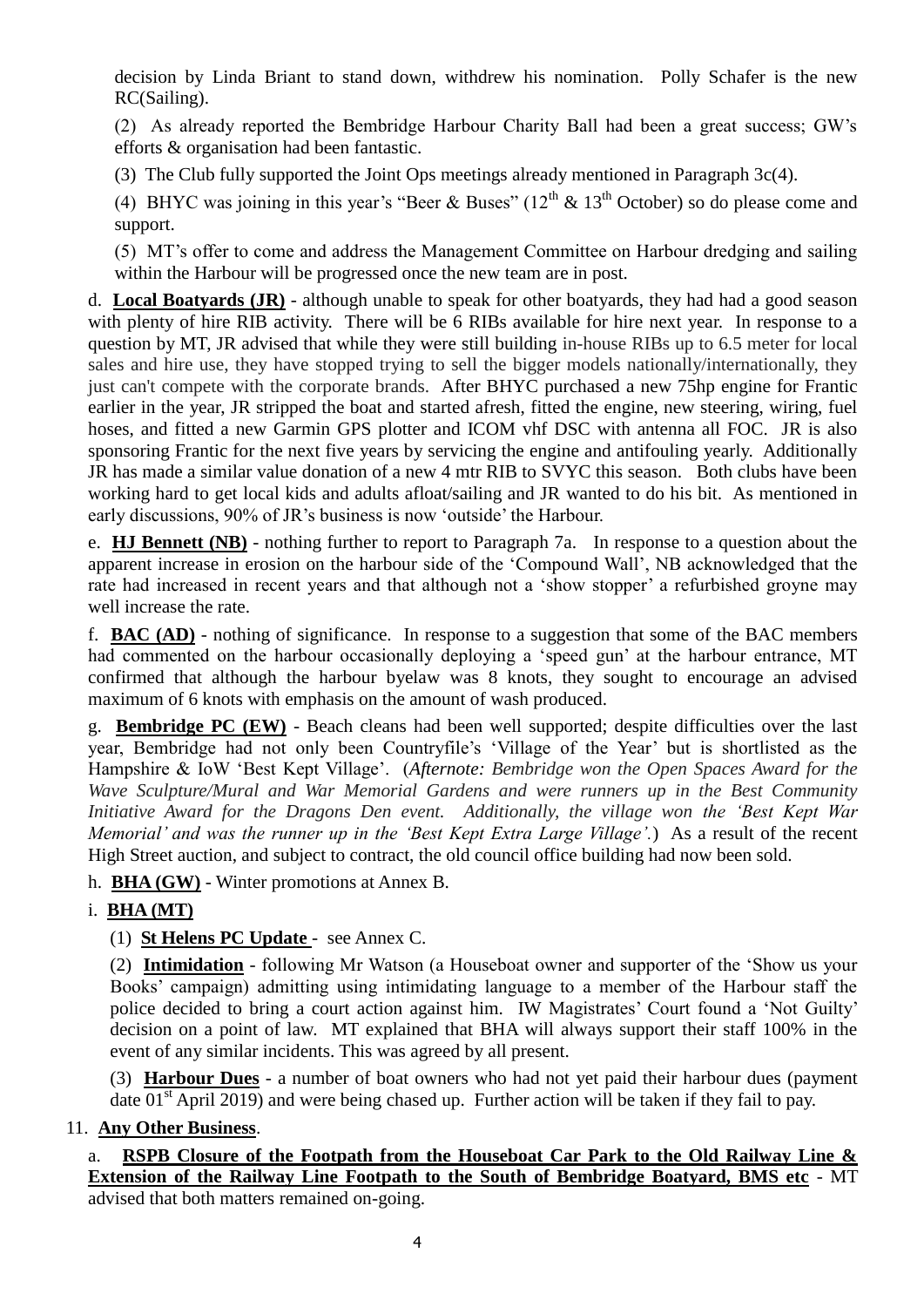b. **Seabuckthorn on Bembridge Point** - FT advised that her meeting with Richard Jessel to discuss his offer to help create a second path through the sea buckthorn, remained on her list of things to do. MS advised that if/when the weather allowed there would need to be another bonfire to burn up the summer growth that he had pulled up.

c. **Secrets of the Solent** - MS advised that the next 'wider-stakeholder' meeting was on 2nd October after the Solent Forum meeting at Northwood House. Thanks to Dean Lyle, Cowes Enterprise College were now involved in the project.

d. **MCZ - Bembridge -** nothing new to report.

12. **Next Meeting** - 09:30 on Thursday  $26<sup>th</sup>$  November at the Harbour Office.

The meeting ended at 11:50.

Annex:

- A. MT/FT note to BHAG of 26<sup>th</sup> September.
- B. BBS Winter Deals.
- C. St Helens PC Report.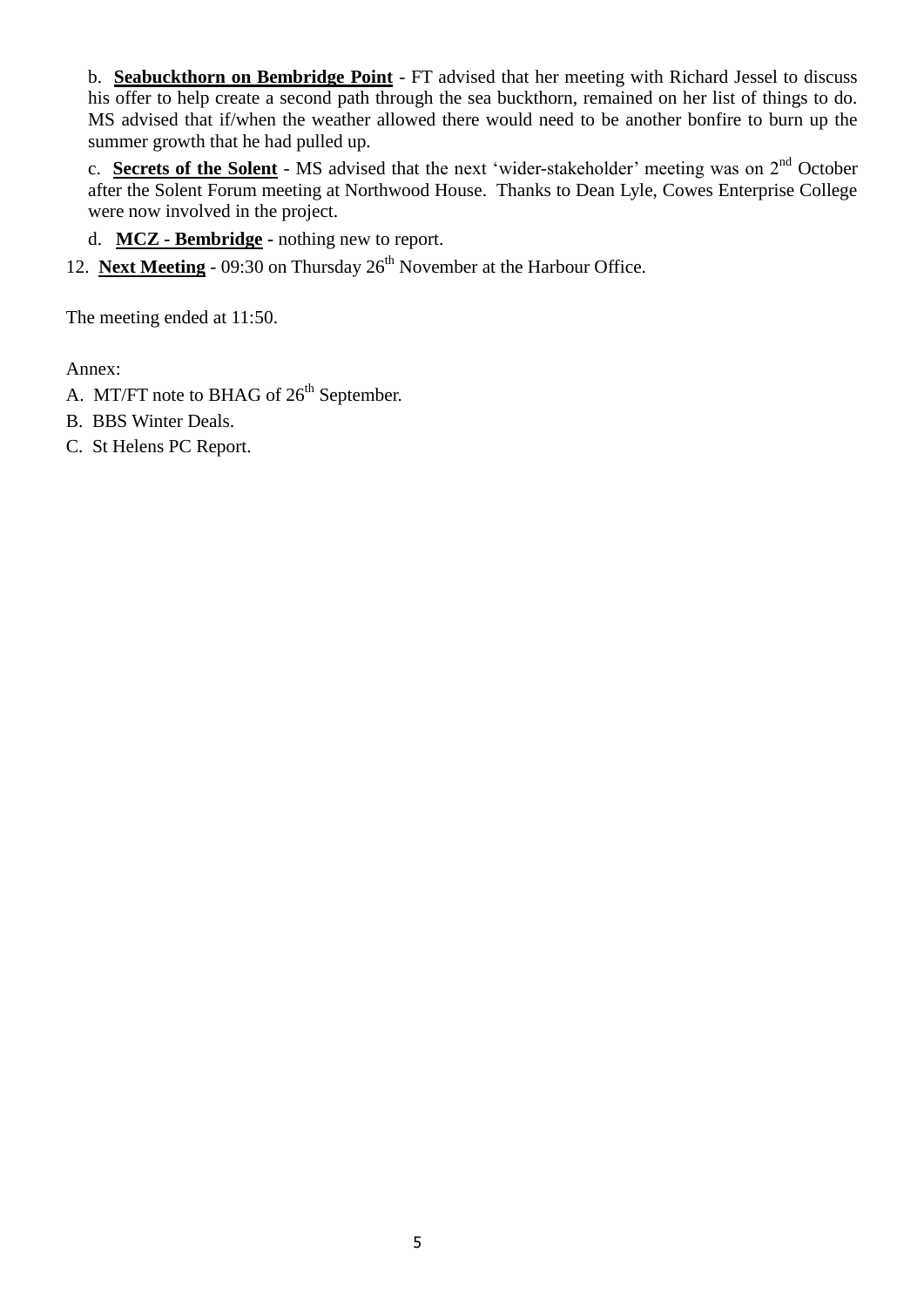#### **ANNEX A TO BHAG M OF 26<sup>th</sup> SEPTEMBER**

#### **MT's E-MAIL TO BHAG OF 26th SEPTEMBER 2019**

Dear Ladies and Gentlemen,

I refer to the BHAG meeting this morning and the discussion relating to BHT.

As we informed the meeting, we recently asked Michael MacInnes, with his background knowledge of, and involvement with BHT, to consider our suggestion that he act as a liaison between BHT and ourselves; in response Michael has confirmed that he wants to concentrate his energies solely towards the groyne project.

The BHAG committee unanimously encouraged Fiona and myself to continue efforts to create an opportunity for dialogue between BHT and ourselves.

Having now discussed this, we agree with the nominations proposed by BHAG that Liz White, John Maher and Michael Toulmin are asked to meet with a quorum of BHT trustees to seek their views on having an initial discussion with us to explore matters relating to the Bembridge Point Groyne and the S106 Planning Agreement.

Kind regards,

Malcolm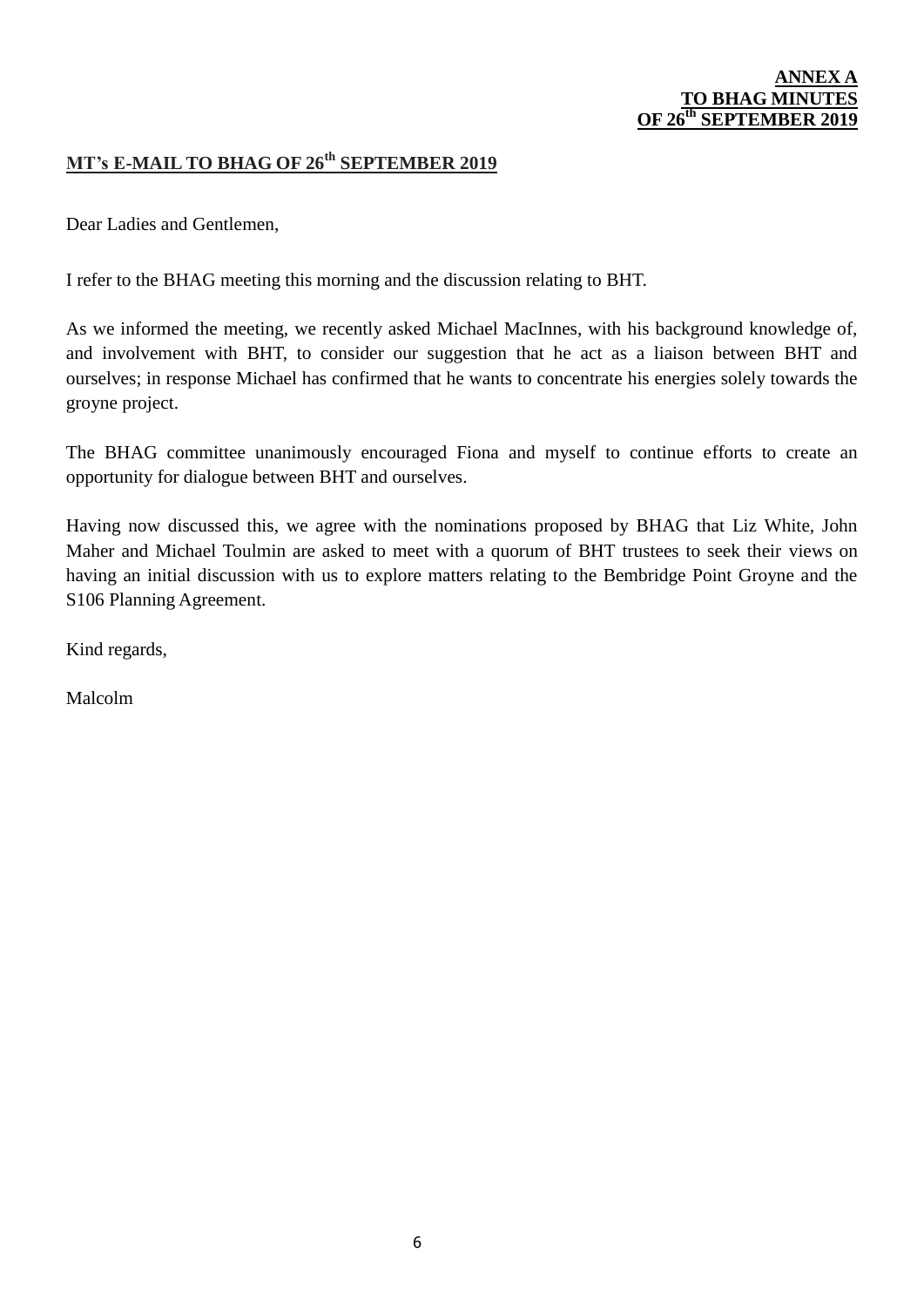

# **Bembridge Harbour 2019-2020 Promotions**



# **Duver Pontoon Walk-ashore Winter Berthing**

1st October 2019 (up to 6 months) ending 31<sup>st</sup> March 2020:

| Boats up to 8 m LOA      | £400.00 |
|--------------------------|---------|
| Boats 8 m up to 12 m LOA | £450.00 |
| Boats 12 m to 16 m LOA   | £500.00 |

# **Bembridge Boat Storage Winter Promotions**

 $1<sup>st</sup>$  October 2019 (up to 6 months) ending 31 $<sup>st</sup>$  March 2020</sup>

## **Winter Bonus services Pack 1**

**External Storage** for boats up to 8m LOA *(Larger boats can also be accommodated - POA)* 

Lift out Wash down External storage

Re-launch **£750.00 inclusive**

### **Winter Bonus services Pack 2**

**Internal storage** for boats up to **6m** LOA (Larger boats can also be accommodated - POA)

Lift out Wash down Internal storage

Re-launch **£750.00 inclusive**

### **"Rent a Rack"**

In order to allow DIY services to be carried out whilst in storage the following offer applies:

Lift from storage area to external working rack 7-day DIY service area provided Electricity, water and waste service can be made available Car parking adjacent to work rack available **£160.00 inclusive** Return lift to storage area and additional days charged at £11.00 per day

# **Lift, scrub and re-launch £135.00 inclusive**

**Terms & Conditions apply - please see the BHA and BBS websites**

bembridgeharbour.co.uk bembridgeboatstorage.co.uk